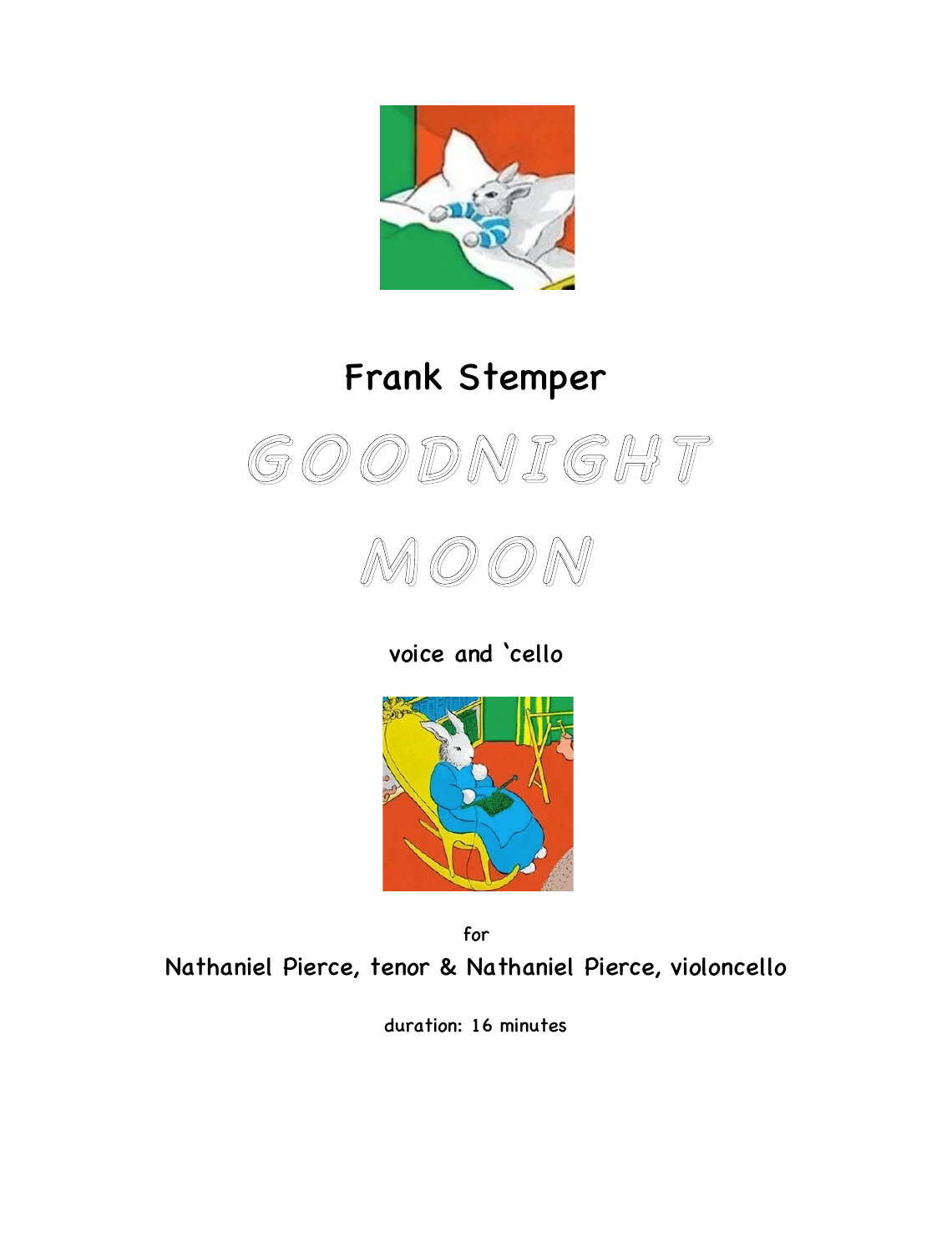Notes:

Accidentals hold through the bar but not the octave, however, because of the chromatic nature of this music, there are many redundant cautionary accidentals.

Bowings for the 'cello are merely suggestions. Feel free to adjust them to suit yourself and the music.

All staccatos are the same duration, short, regardless of the written duration. However, the use of staccato in the motive at the opening of the piece should be very short and sharp, and scratchy. It attempts to represent the mind and attention span of a young child (or in this case, a little bunny), which dashes from one event or thought to another, like a nervous fly — rather than listening to the story.

The speaking voice should be at a dynamic that can be heard, and inflected subtly like someone reading a story to a child. The written rhythmic notation of the spoken recitation is merely a suggestion, as is the contour of the written line – notated with X's. Please feel free to alter the highs and lows, either during performance to suit your own interpretation. The result should be a natural performance of speech, and should not be stiff or formal at all. Additionally, the timbre of the spoken voice may also be at the performer's discretion. The story seems to be read by an ambiguous narrator, whose voice could sound like anything, even the tenor's or cellist's natural voice. But the narration could be in the "quiet old lady" voice, although the only thing that she really says is "hush." Another option is the little bunny, because the actual text of this story seems to occur inside the little bunny's thoughts, as he looks around the room saying 'goodnight.'

## Extra-musical Notes:

This work includes several suggested directions to incorporate extra-musical gestures that will add another dimension to the performance. These directions may be followed at the performer's discretion, and they are free to expand or alter the directions as they see fit.

For example, in bar 75 there is a direction to "look into the audience and flash a quick toothy smile" to accompany a single harmonic pitch on the cello. At this moment, the performance ceases being a strictly musical or sonic work by crossing the line into *theater*. Of course this happens all the time during musical performances, as the musician(s) expresses the music visually and dramatically, even though there is no such direction to do so. That is, *indirect* theater is always part of every musical performance, because of the facial and other expressions, movements, etc. by the musician, visible to the audience. However, in my setting of *Goodnight Moon*, these directed gestures provide additional meaning of the thematic narrative, or at the very least embellish or clarify what the music is implying abstractly. The 'toothy smile' in bar 75 reinforces the idea that the cello line is the little bunny screwing around rather than paying attention to the story.

(As a father of five, I can tell you that the bunny in *Goodnight Moon* is not as calmly attentive as the illustrations indicate! That bunny isn't tired, and, if there were additional illustrations, they would confirm that bunny wants his play day to continue and has no intention of calmly going to bed.)

Another example is the voice's reaction of "Hush" in bar 31. This is a response to the first 30 bars of the piece, a solo cello series of quick disjunct rambling motives, implying the A.D.D. musings of a child at bedtime. Thus, the two performers have taken on roles of characters in this drama: the voice portraying the "quiet old lady," and the 'cello co=starring as the "little bunny." Throughout this work the singer and cellist play multiple roles. In addition to the little bunny and quiet old lady, the two musicians portray the story's narrator, the moon, the room, the stars, a dancing bunny, "a thump like falling out of bed," clocks, a cow, getting tired, sleeping, falling to sleep, etc., etc. In fact, the two musicians sometimes simultaneously play different versions of the same character.

That the two musicians' parts, tenor and cello, will be performed by a single performer, as is Mr. Pierce's own métier, identity could be a problem. One can only hope that schizophrenia doesn't set in!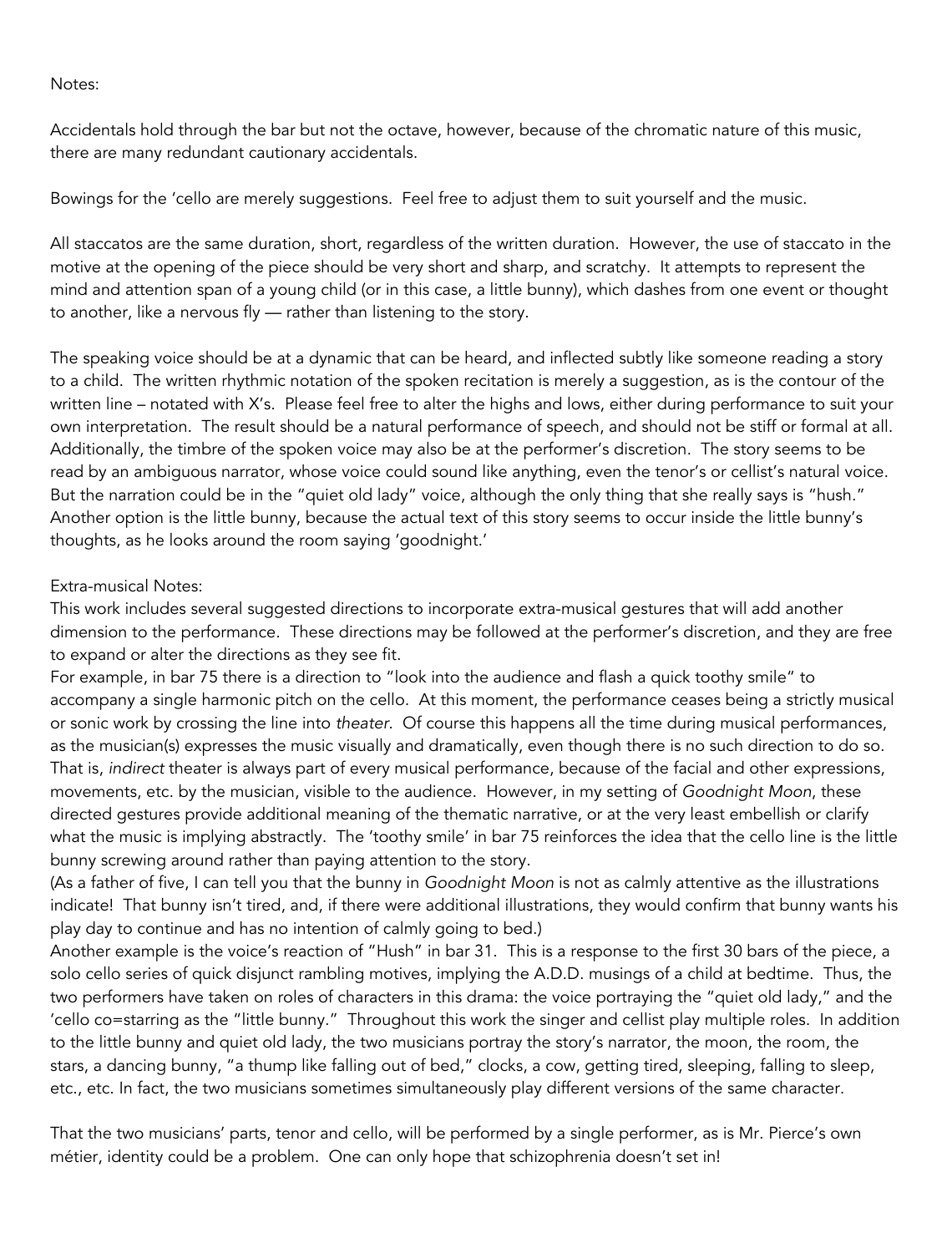## Goodnight Moon Frank Stemper á Abigail Gertrude













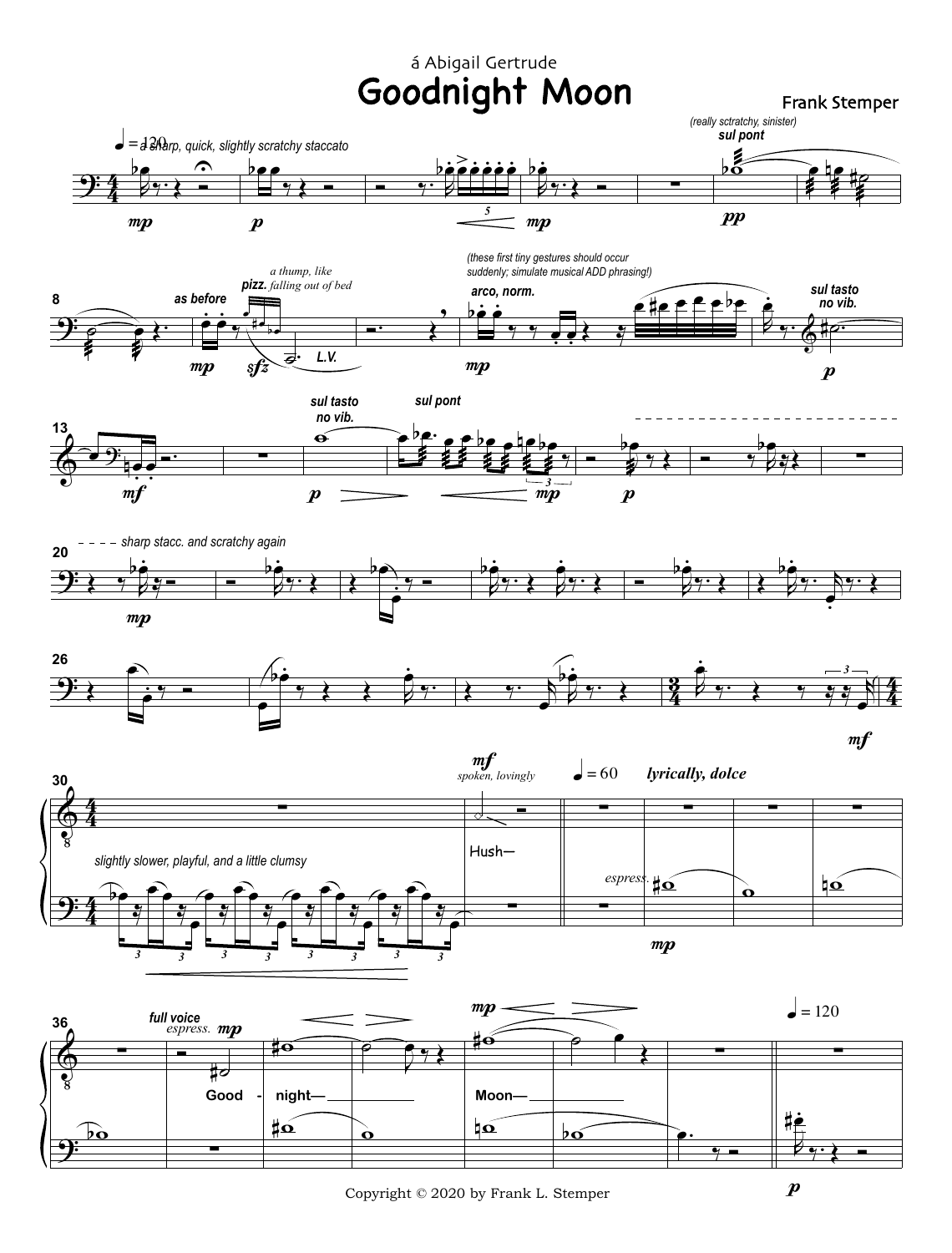









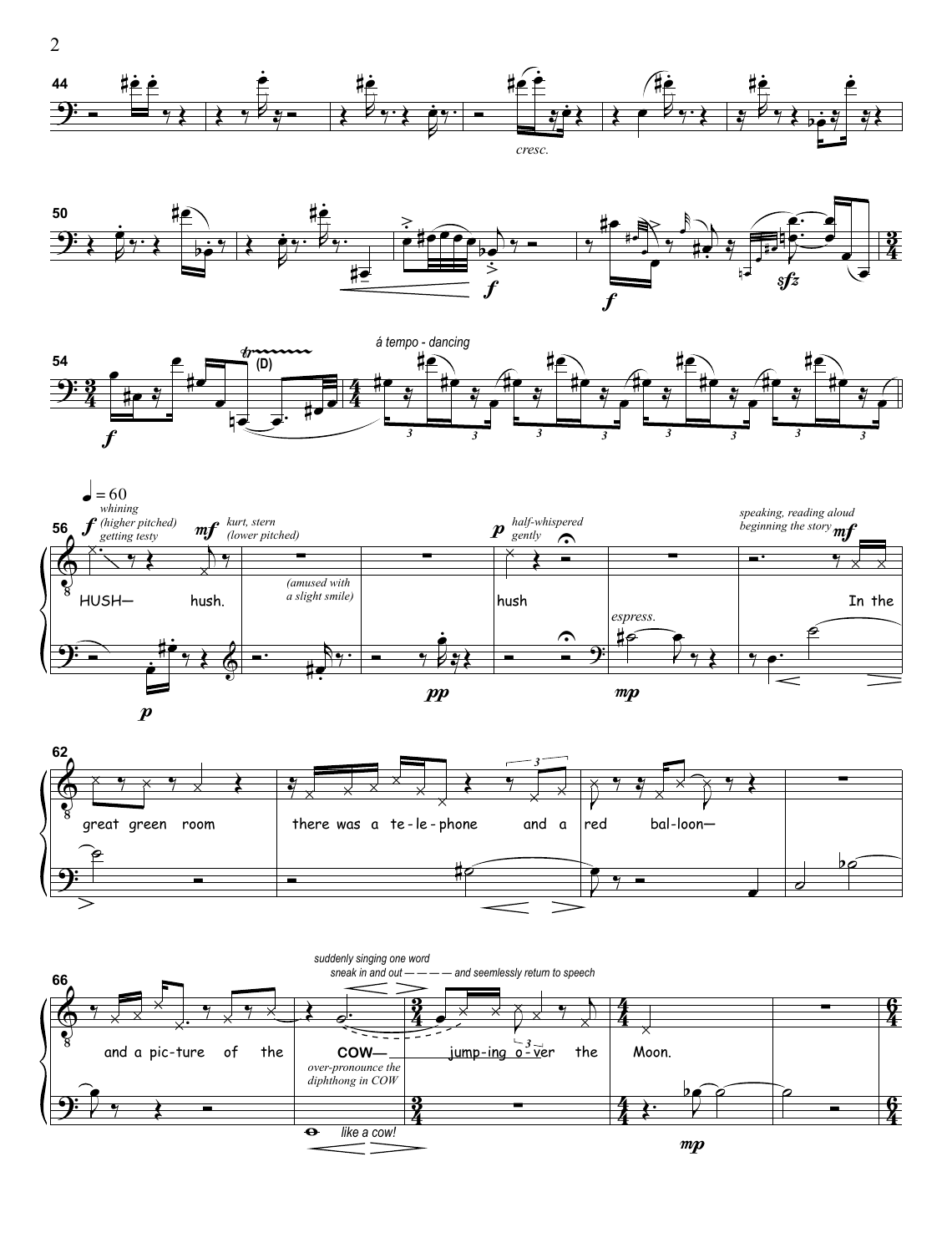









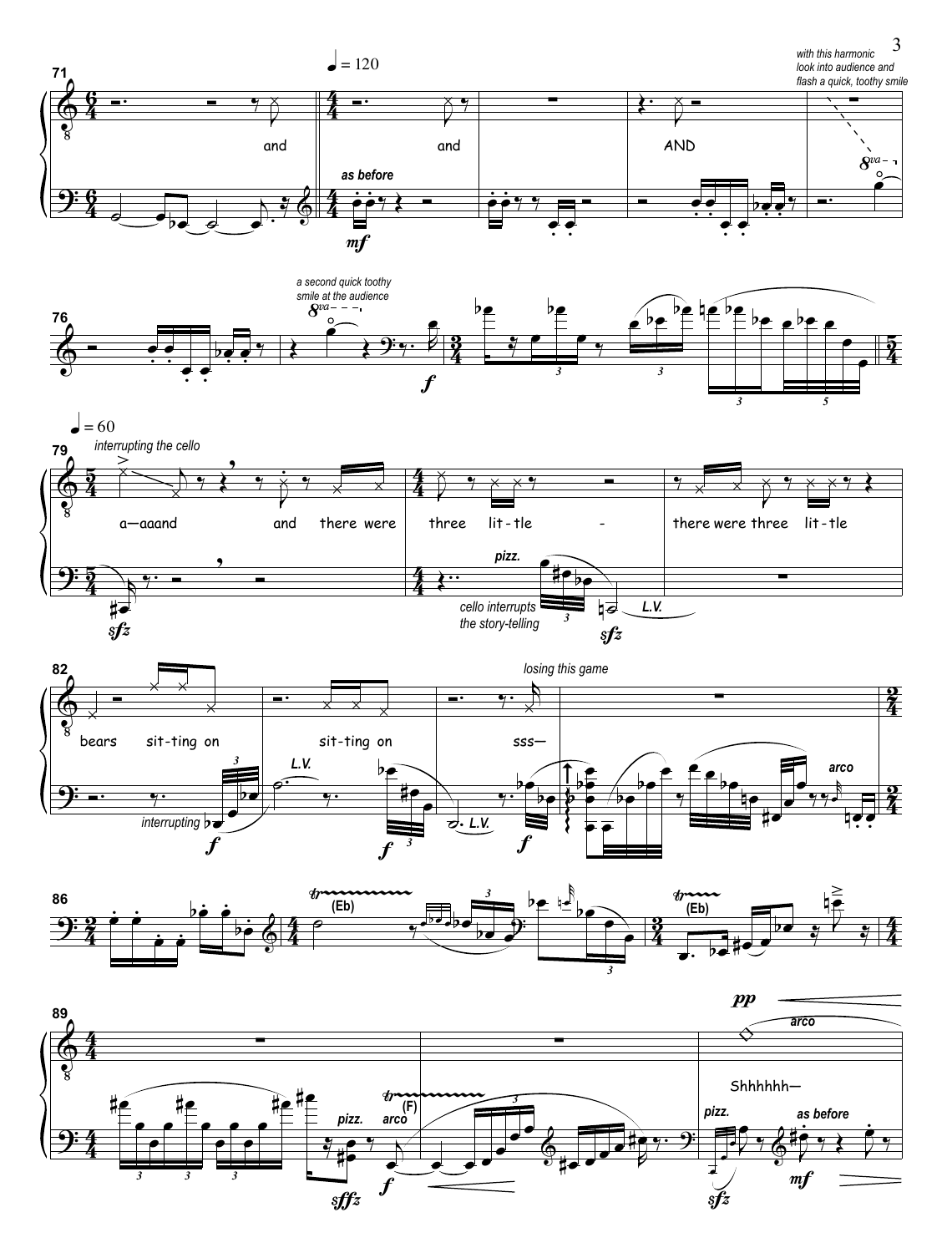









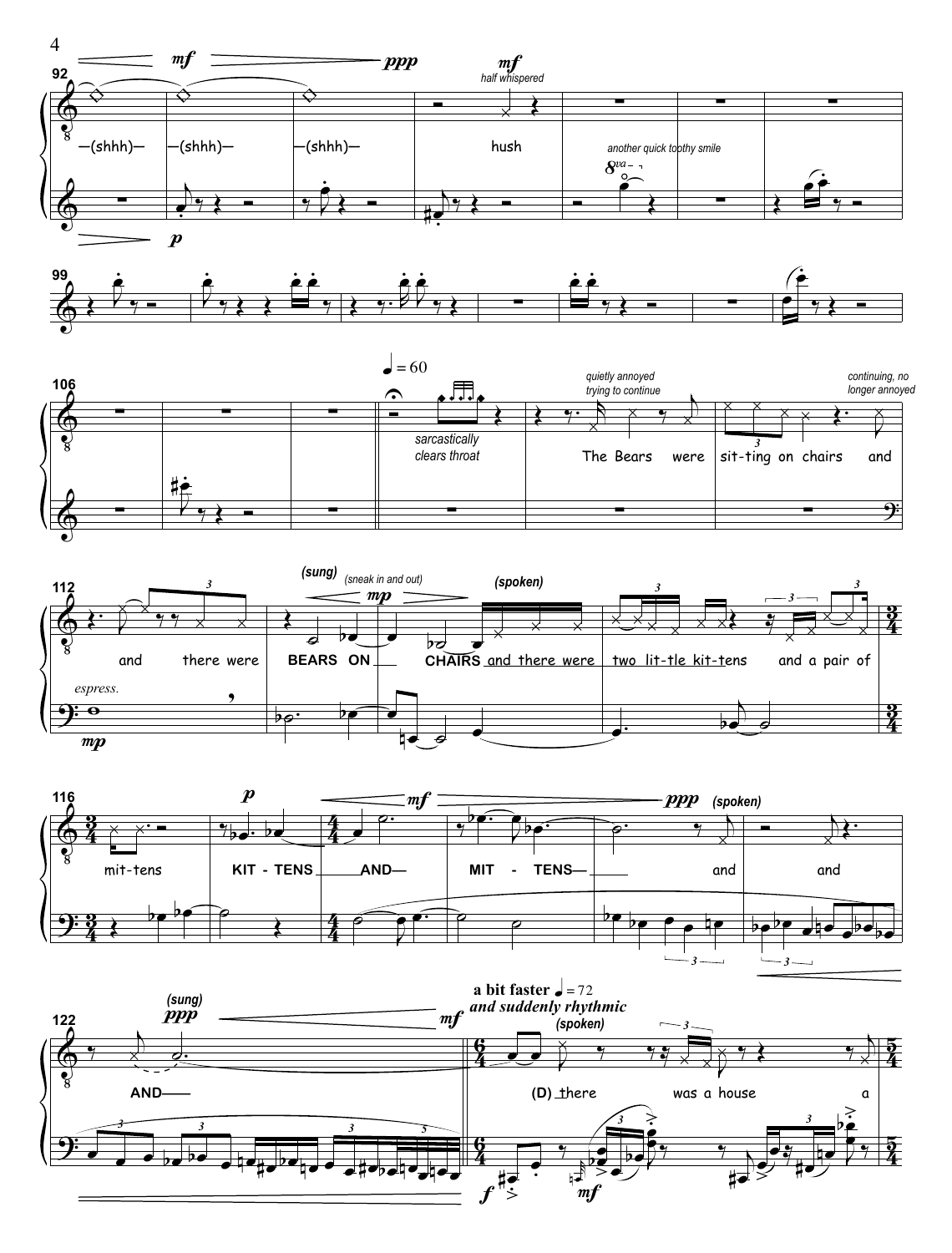







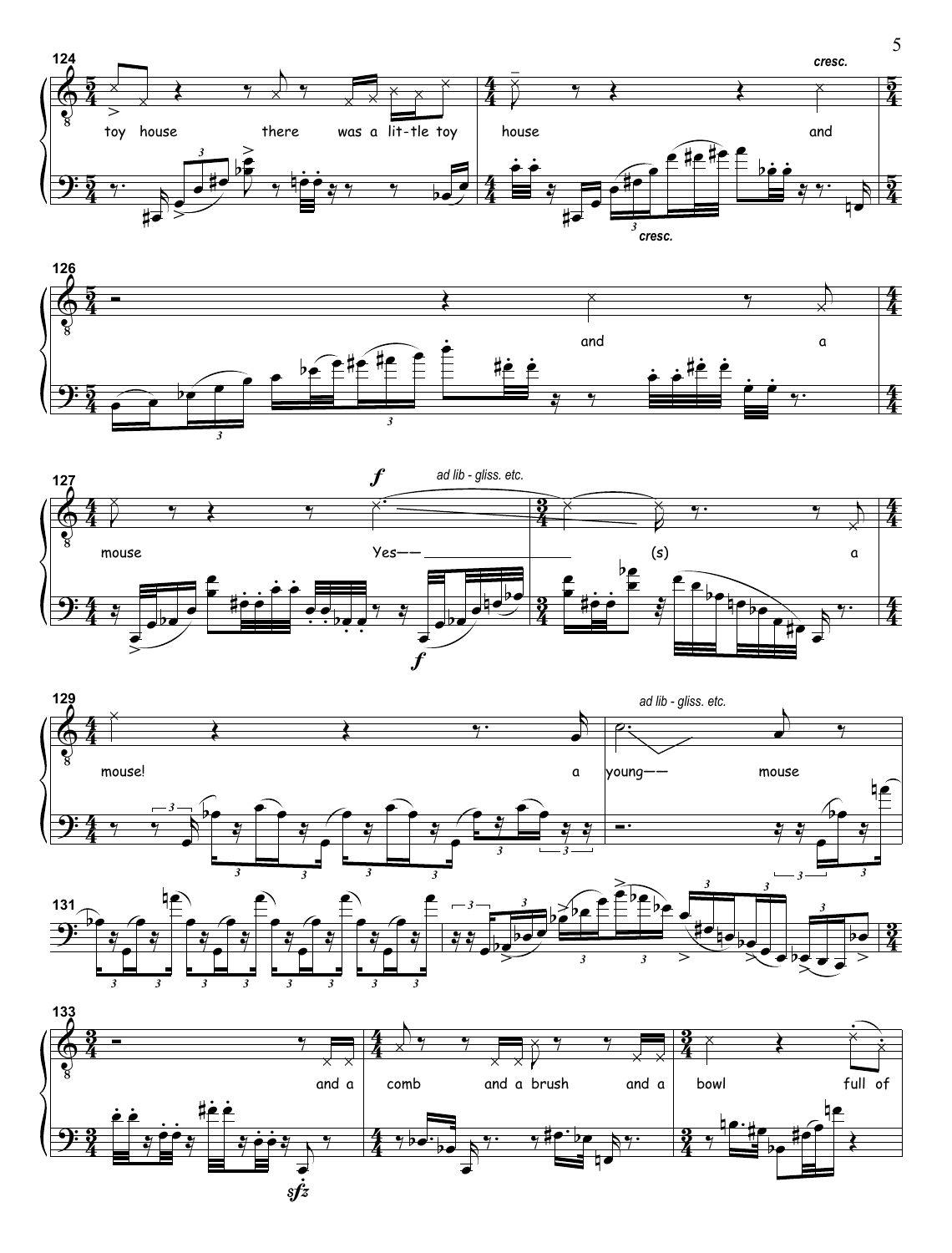







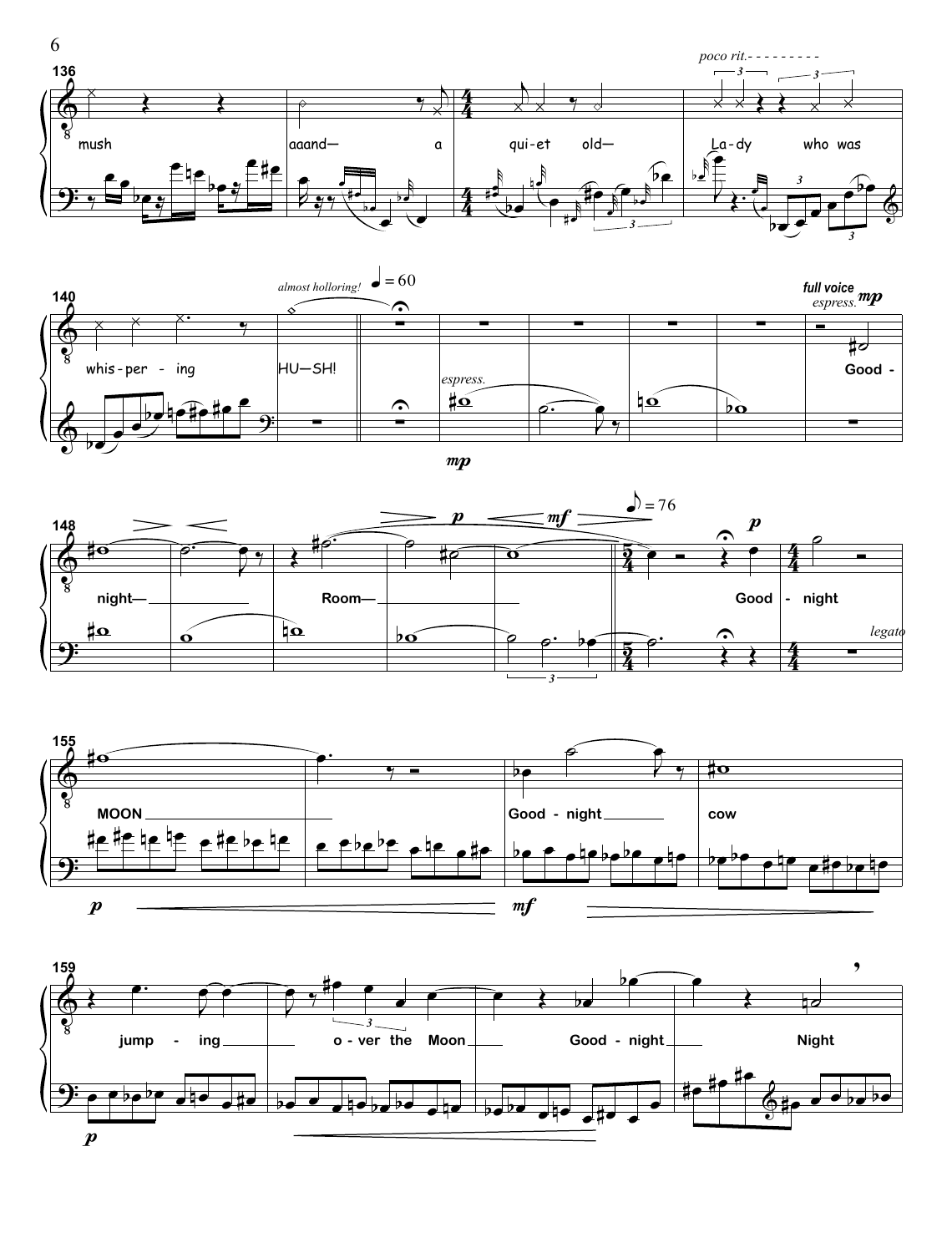







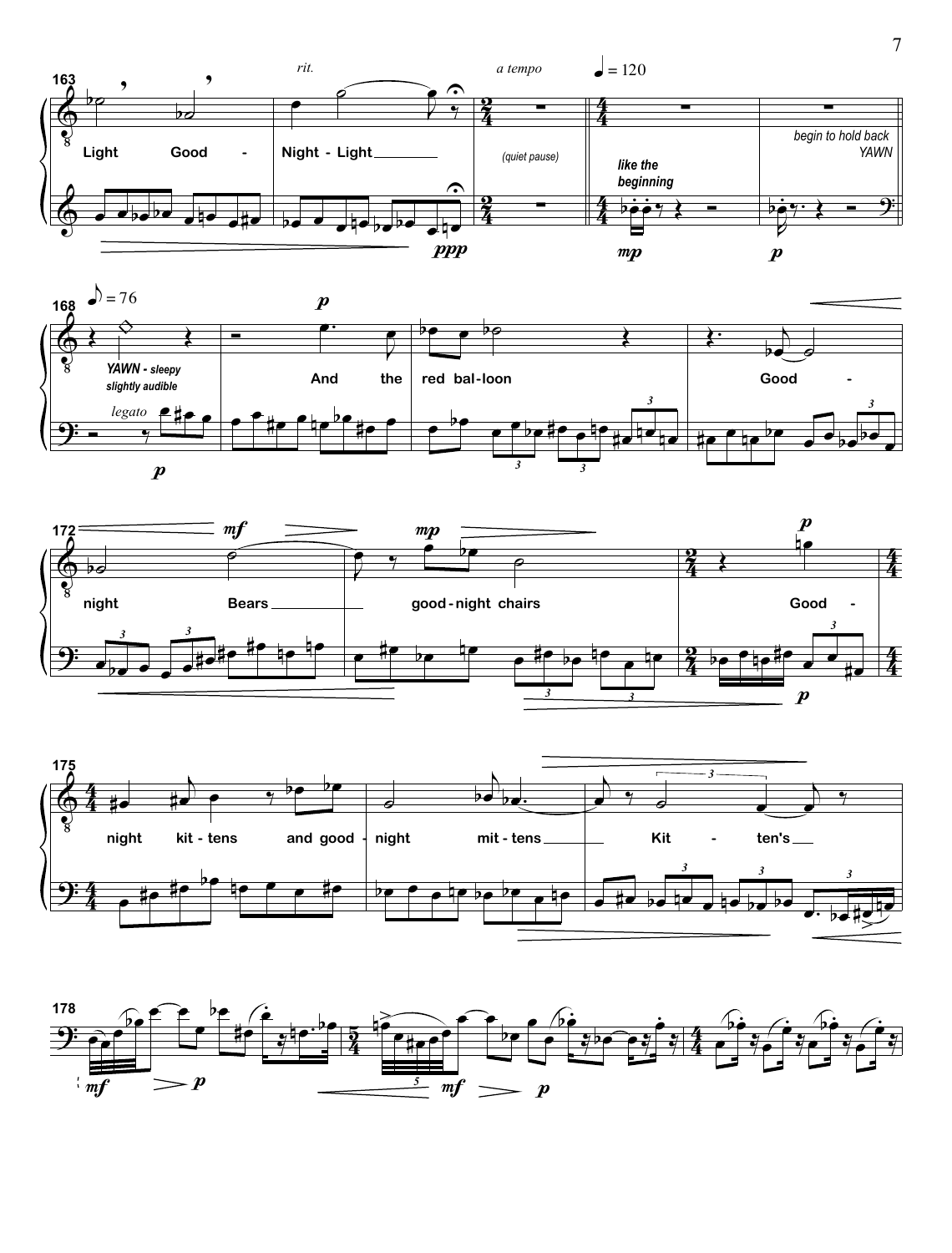







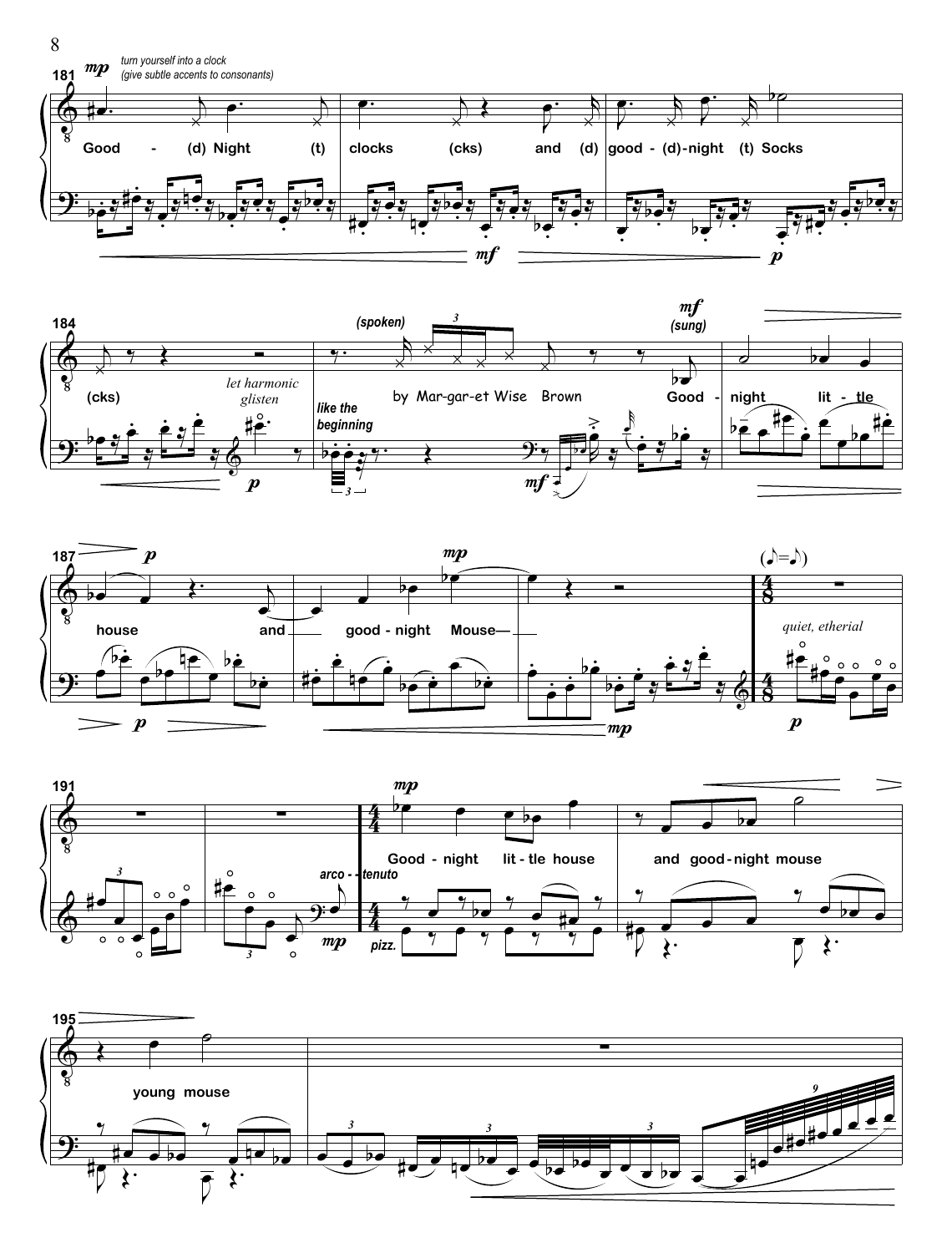







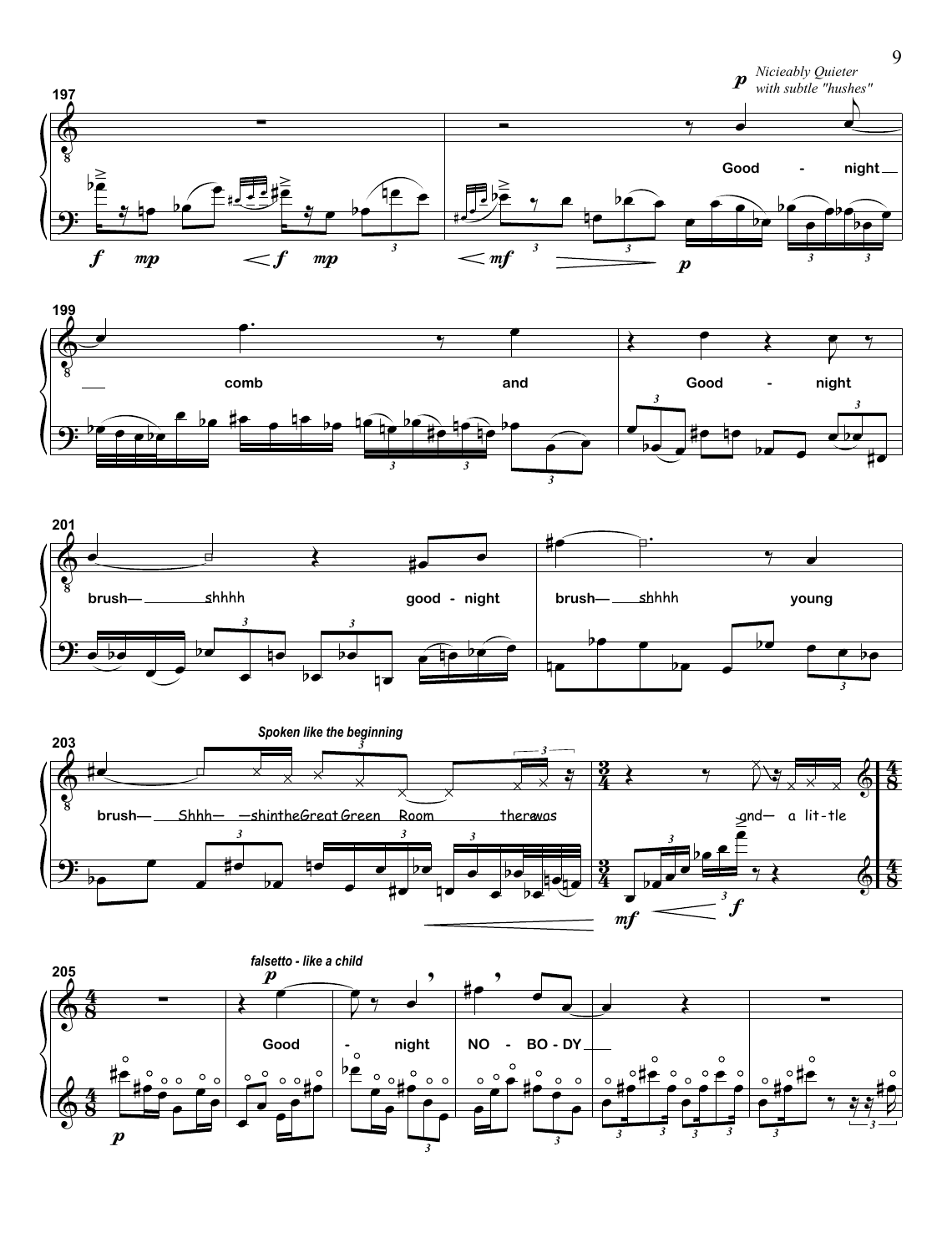